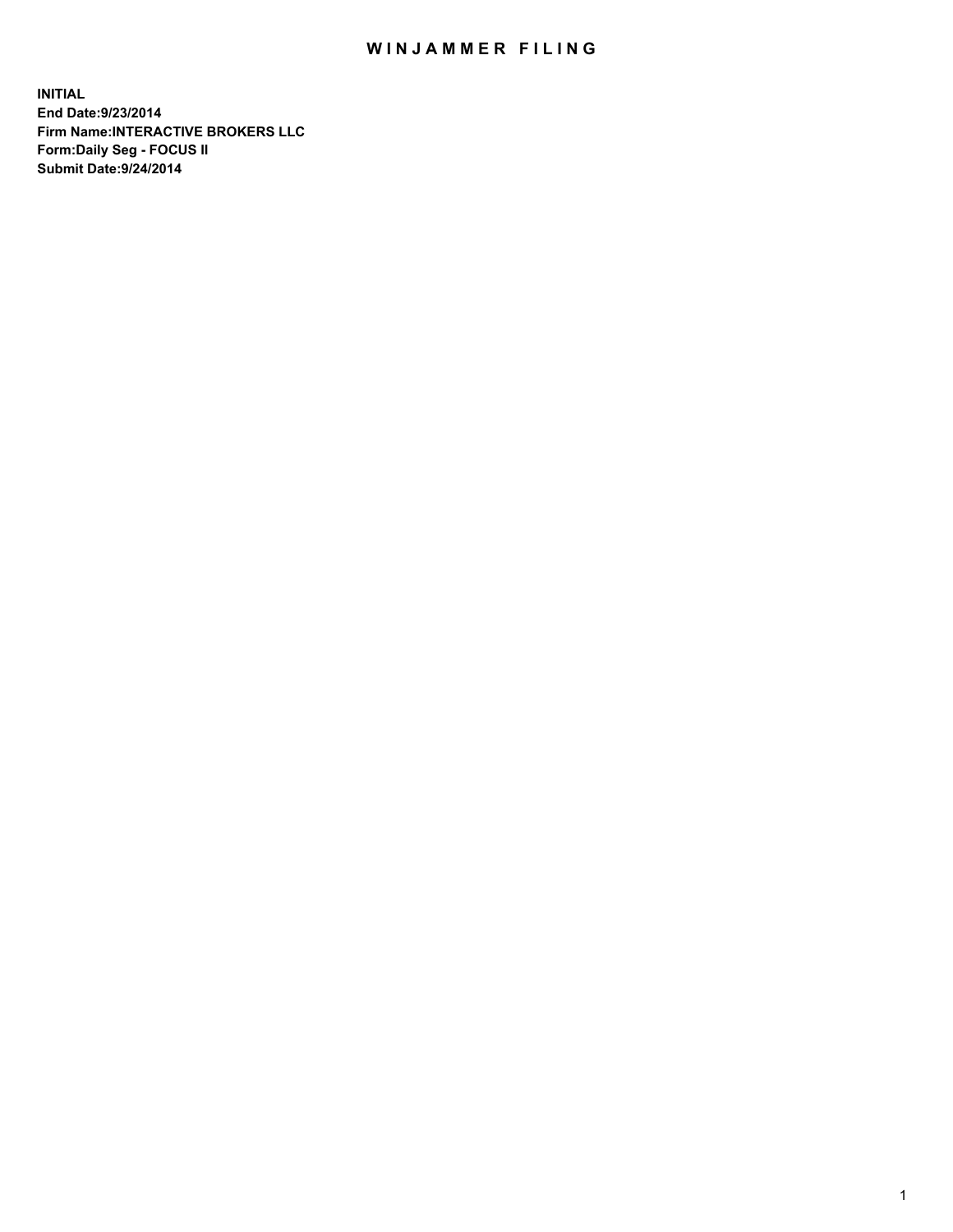## **INITIAL End Date:9/23/2014 Firm Name:INTERACTIVE BROKERS LLC Form:Daily Seg - FOCUS II Submit Date:9/24/2014 Daily Segregation - Cover Page**

| Name of Company<br><b>Contact Name</b><br><b>Contact Phone Number</b><br><b>Contact Email Address</b>    | <b>INTERACTIVE BROKERS LLC</b><br><b>Michael Ellman</b><br>203-422-8926<br>mellman@interactivebrokers.co<br>$m$ |
|----------------------------------------------------------------------------------------------------------|-----------------------------------------------------------------------------------------------------------------|
| FCM's Customer Segregated Funds Residual Interest Target (choose one):<br>a. Minimum dollar amount: ; or | $\overline{\mathbf{0}}$                                                                                         |
| b. Minimum percentage of customer segregated funds required:% ; or                                       | 0                                                                                                               |
| c. Dollar amount range between: and; or                                                                  | 155,000,000 245,000,000                                                                                         |
| d. Percentage range of customer segregated funds required between:% and%.                                | 0 <sub>0</sub>                                                                                                  |
| FCM's Customer Secured Amount Funds Residual Interest Target (choose one):                               |                                                                                                                 |
| a. Minimum dollar amount: ; or                                                                           | $\overline{\mathbf{0}}$                                                                                         |
| b. Minimum percentage of customer secured funds required:% ; or                                          | 0                                                                                                               |
| c. Dollar amount range between: and; or                                                                  | 80,000,000 120,000,000                                                                                          |
| d. Percentage range of customer secured funds required between:% and%.                                   | 0 <sub>0</sub>                                                                                                  |
| FCM's Cleared Swaps Customer Collateral Residual Interest Target (choose one):                           |                                                                                                                 |
| a. Minimum dollar amount: ; or                                                                           | $\overline{\mathbf{0}}$                                                                                         |
| b. Minimum percentage of cleared swaps customer collateral required:% ; or                               | $\overline{\mathbf{0}}$                                                                                         |
| c. Dollar amount range between: and; or                                                                  | 0 <sub>0</sub>                                                                                                  |
| d. Percentage range of cleared swaps customer collateral required between:% and%.                        | 0 <sub>0</sub>                                                                                                  |
| Current ANC:on                                                                                           | 2,291,793,591 23-SEP-2014                                                                                       |
| <b>Broker Dealer Minimum</b>                                                                             | 381,665,912                                                                                                     |
| Debit/Deficit - CustomersCurrent AmountGross Amount                                                      |                                                                                                                 |
| Domestic Debit/Deficit                                                                                   | 2,907,903                                                                                                       |
| Foreign Debit/Deficit                                                                                    | 2,563,8380                                                                                                      |
| Debit/Deficit - Non CustomersCurrent AmountGross Amount                                                  |                                                                                                                 |
| Domestic Debit/Deficit                                                                                   | 0 <sub>0</sub>                                                                                                  |
| Foreign Debit/Deficit                                                                                    | 0 <sub>0</sub>                                                                                                  |
| Proprietary Profit/Loss                                                                                  |                                                                                                                 |
| Domestic Profit/Loss<br>Foreign Profit/Loss                                                              | $\overline{\mathbf{0}}$                                                                                         |
| Proprietary Open Trade Equity                                                                            | $\underline{\mathbf{0}}$                                                                                        |
| Domestic OTE                                                                                             | <u>0</u>                                                                                                        |
| Foreign OTE                                                                                              |                                                                                                                 |
| <b>SPAN</b>                                                                                              | <u>0</u>                                                                                                        |
| <b>Customer SPAN Calculation</b>                                                                         | 1,161,364,504                                                                                                   |
| Non-Customer SPAN Calcualation                                                                           | 16,208,089                                                                                                      |
| Proprietary Capital Charges                                                                              | <u>0</u>                                                                                                        |
| Minimum Dollar Amount Requirement                                                                        | 20,000,000 [7465]                                                                                               |
| Other NFA Dollar Amount Requirement                                                                      | 21,643,835 [7475]                                                                                               |
|                                                                                                          |                                                                                                                 |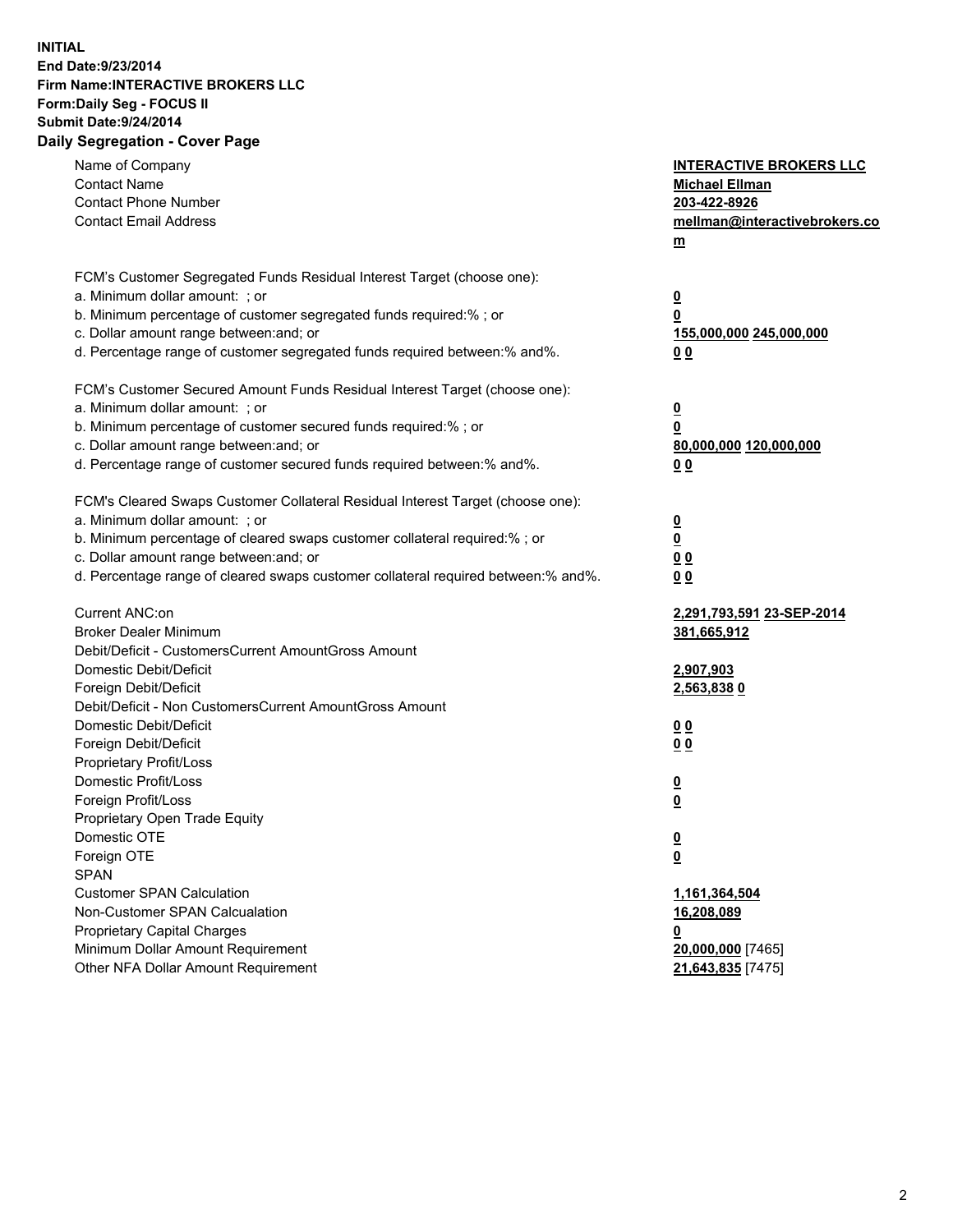## **INITIAL End Date:9/23/2014 Firm Name:INTERACTIVE BROKERS LLC Form:Daily Seg - FOCUS II Submit Date:9/24/2014 Daily Segregation - Secured Amounts**

|                | Daily Jegregation - Jeculed Aniounts                                                                       |                                   |
|----------------|------------------------------------------------------------------------------------------------------------|-----------------------------------|
|                | Foreign Futures and Foreign Options Secured Amounts                                                        |                                   |
|                | Amount required to be set aside pursuant to law, rule or regulation of a foreign                           | $0$ [7305]                        |
|                | government or a rule of a self-regulatory organization authorized thereunder                               |                                   |
| 1.             | Net ledger balance - Foreign Futures and Foreign Option Trading - All Customers                            |                                   |
|                | A. Cash                                                                                                    | 311,346,791 [7315]                |
|                | B. Securities (at market)                                                                                  | 0 [7317]                          |
| 2.             | Net unrealized profit (loss) in open futures contracts traded on a foreign board of trade                  | 560,491 [7325]                    |
| 3.             | Exchange traded options                                                                                    |                                   |
|                | a. Market value of open option contracts purchased on a foreign board of trade                             | 104,624 [7335]                    |
|                | b. Market value of open contracts granted (sold) on a foreign board of trade                               | -529,335 [7337]                   |
| 4.             | Net equity (deficit) (add lines 1.2. and 3.)                                                               | 311,482,571 [7345]                |
| 5.             | Account liquidating to a deficit and account with a debit balances - gross amount                          | 2,563,838 [7351]                  |
|                | Less: amount offset by customer owned securities                                                           | 0 [7352] 2,563,838 [7354]         |
| 6.             | Amount required to be set aside as the secured amount - Net Liquidating Equity                             | 314,046,409 [7355]                |
|                | Method (add lines 4 and 5)                                                                                 |                                   |
| 7.             | Greater of amount required to be set aside pursuant to foreign jurisdiction (above) or line                | 314,046,409 [7360]                |
|                | 6.                                                                                                         |                                   |
|                | FUNDS DEPOSITED IN SEPARATE REGULATION 30.7 ACCOUNTS                                                       |                                   |
| $\mathbf{1}$ . | Cash in banks                                                                                              |                                   |
|                | A. Banks located in the United States                                                                      | 337,971,092 [7500]                |
|                | B. Other banks qualified under Regulation 30.7                                                             | 0 [7520] 337,971,092 [7530]       |
| 2.             | Securities                                                                                                 |                                   |
|                | A. In safekeeping with banks located in the United States                                                  | $0$ [7540]                        |
|                | B. In safekeeping with other banks qualified under Regulation 30.7                                         | 0 [7560] 0 [7570]                 |
| 3.             | Equities with registered futures commission merchants                                                      |                                   |
|                | A. Cash                                                                                                    | $0$ [7580]                        |
|                | <b>B.</b> Securities                                                                                       | $0$ [7590]                        |
|                | C. Unrealized gain (loss) on open futures contracts                                                        | $0$ [7600]                        |
|                | D. Value of long option contracts                                                                          | $0$ [7610]                        |
|                | E. Value of short option contracts                                                                         | 0 [7615] 0 [7620]                 |
| 4.             | Amounts held by clearing organizations of foreign boards of trade                                          |                                   |
|                | A. Cash                                                                                                    | $0$ [7640]                        |
|                | <b>B.</b> Securities                                                                                       | $0$ [7650]                        |
|                | C. Amount due to (from) clearing organization - daily variation                                            | $0$ [7660]                        |
|                | D. Value of long option contracts                                                                          | $0$ [7670]                        |
|                | E. Value of short option contracts                                                                         | 0 [7675] 0 [7680]                 |
| 5.             | Amounts held by members of foreign boards of trade                                                         |                                   |
|                | A. Cash                                                                                                    | 76,210,938 [7700]                 |
|                | <b>B.</b> Securities                                                                                       | $0$ [7710]                        |
|                | C. Unrealized gain (loss) on open futures contracts                                                        | 973,985 [7720]                    |
|                | D. Value of long option contracts                                                                          | 104,619 [7730]                    |
|                | E. Value of short option contracts                                                                         | -529,307 [7735] 76,760,235 [7740] |
| 6.             | Amounts with other depositories designated by a foreign board of trade                                     | $0$ [7760]                        |
| 7.             | Segregated funds on hand                                                                                   | $0$ [7765]                        |
| 8.             | Total funds in separate section 30.7 accounts                                                              | 414,731,327 [7770]                |
| 9.             | Excess (deficiency) Set Aside for Secured Amount (subtract line 7 Secured Statement<br>Page 1 from Line 8) | 100,684,918 [7380]                |
| 10.            | Management Target Amount for Excess funds in separate section 30.7 accounts                                | 80,000,000 [7780]                 |
| 11.            | Excess (deficiency) funds in separate 30.7 accounts over (under) Management Target                         | 20,684,918 [7785]                 |
|                |                                                                                                            |                                   |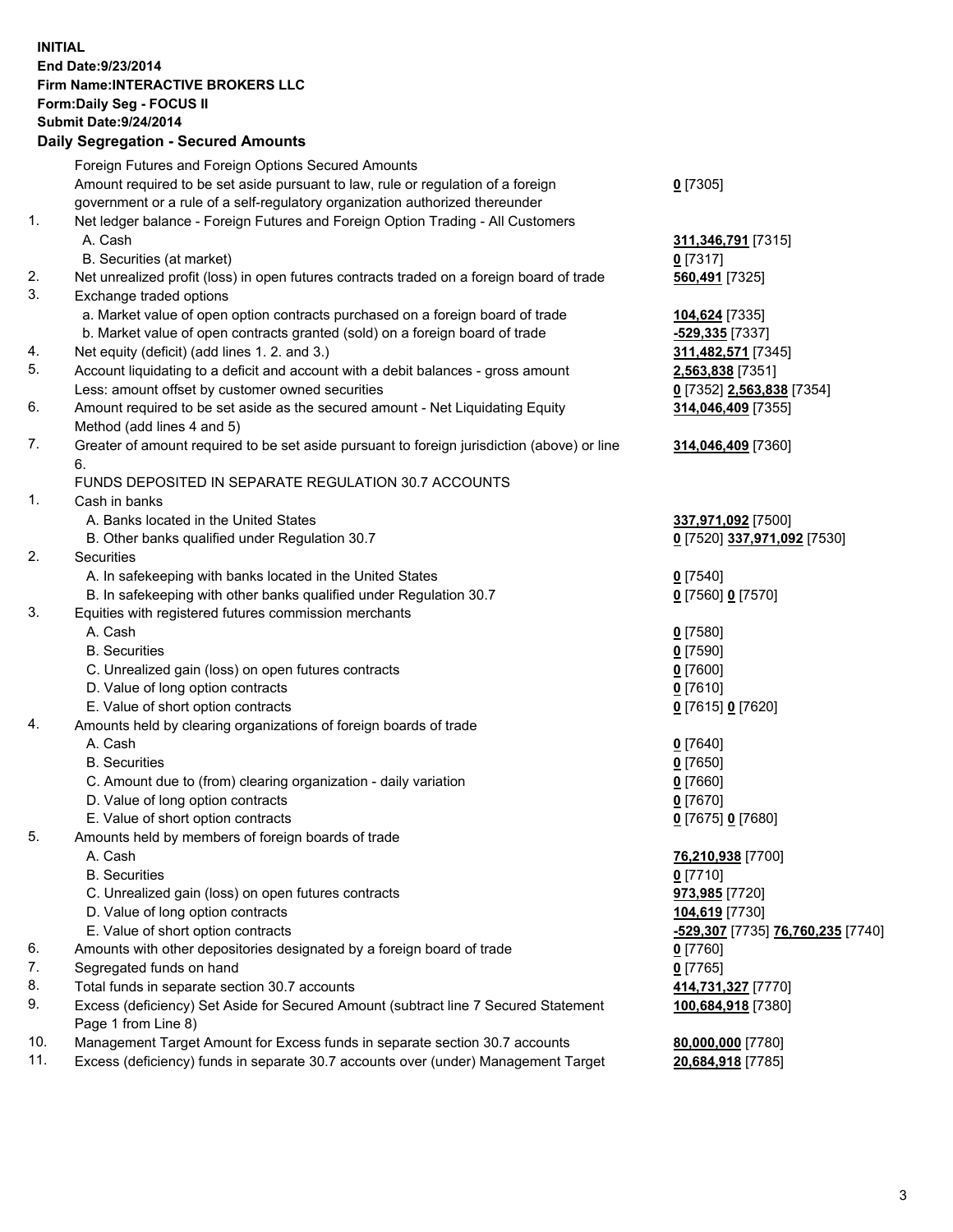**INITIAL End Date:9/23/2014 Firm Name:INTERACTIVE BROKERS LLC Form:Daily Seg - FOCUS II Submit Date:9/24/2014 Daily Segregation - Segregation Statement** SEGREGATION REQUIREMENTS(Section 4d(2) of the CEAct) 1. Net ledger balance A. Cash **2,375,134,928** [7010] B. Securities (at market) **0** [7020] 2. Net unrealized profit (loss) in open futures contracts traded on a contract market **6,865,076** [7030] 3. Exchange traded options A. Add market value of open option contracts purchased on a contract market **125,341,493** [7032] B. Deduct market value of open option contracts granted (sold) on a contract market **-175,302,069** [7033] 4. Net equity (deficit) (add lines 1, 2 and 3) **2,332,039,428** [7040] 5. Accounts liquidating to a deficit and accounts with debit balances - gross amount **2,907,903** [7045] Less: amount offset by customer securities **0** [7047] **2,907,903** [7050] 6. Amount required to be segregated (add lines 4 and 5) **2,334,947,331** [7060] FUNDS IN SEGREGATED ACCOUNTS 7. Deposited in segregated funds bank accounts A. Cash **367,161,128** [7070] B. Securities representing investments of customers' funds (at market) **1,107,139,934** [7080] C. Securities held for particular customers or option customers in lieu of cash (at market) **0** [7090] 8. Margins on deposit with derivatives clearing organizations of contract markets A. Cash **10,984,272** [7100] B. Securities representing investments of customers' funds (at market) **113,522,002** [7110] C. Securities held for particular customers or option customers in lieu of cash (at market) **0** [7120] 9. Net settlement from (to) derivatives clearing organizations of contract markets **-3,952,443** [7130] 10. Exchange traded options A. Value of open long option contracts **1,592,500** [7132] B. Value of open short option contracts **-3,381,493** [7133] 11. Net equities with other FCMs A. Net liquidating equity **-21,270,216** [7140] B. Securities representing investments of customers' funds (at market) **959,983,552** [7160] C. Securities held for particular customers or option customers in lieu of cash (at market) **0** [7170] 12. Segregated funds on hand **0** [7150] 13. Total amount in segregation (add lines 7 through 12) **2,531,779,236** [7180] 14. Excess (deficiency) funds in segregation (subtract line 6 from line 13) **196,831,905** [7190] 15. Management Target Amount for Excess funds in segregation **155,000,000** [7194]

16. Excess (deficiency) funds in segregation over (under) Management Target Amount Excess

**41,831,905** [7198]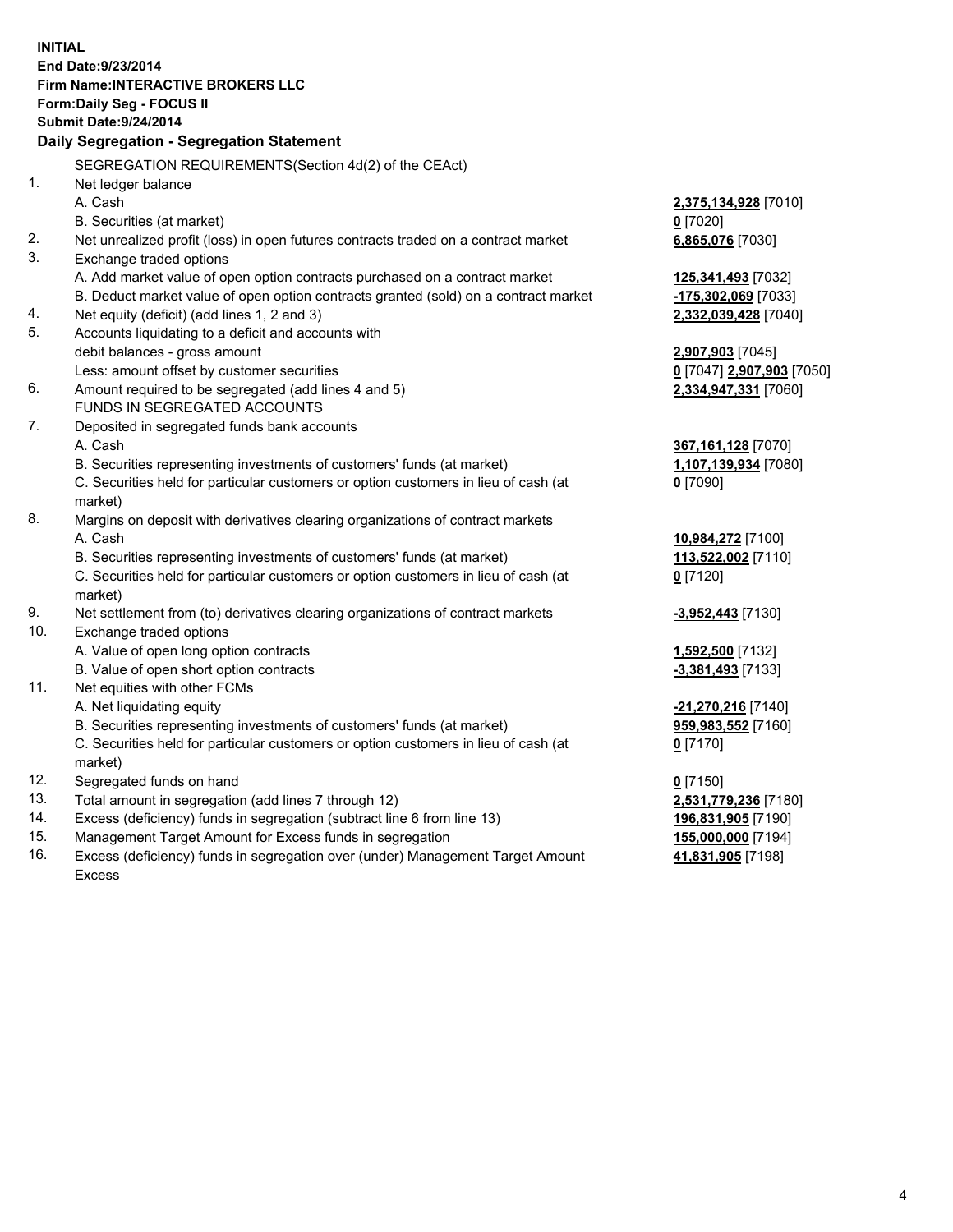## **INITIAL End Date:9/23/2014 Firm Name:INTERACTIVE BROKERS LLC Form:Daily Seg - FOCUS II Submit Date:9/24/2014 Daily Segregation - Supplemental**

| $\blacksquare$ | Total gross margin deficiencies - Segregated Funds Origin                              | 333,054 [9100] |
|----------------|----------------------------------------------------------------------------------------|----------------|
| ۰,             | Total gross margin deficiencies - Secured Funds Origin                                 | 8,755 [9101]   |
| Ξ.             | Total gross margin deficiencies - Cleared Swaps Customer Collateral Funds Origin       | $0$ [9102]     |
| $\blacksquare$ | Total gross margin deficiencies - Noncustomer and Proprietary Accounts Origin          | $0$ [9103]     |
| -              | Total number of accounts contributing to total gross margin deficiencies - Segregated  | 12 [9104]      |
|                | Funds Origin                                                                           |                |
| $\blacksquare$ | Total number of accounts contributing to total gross margin deficiencies - Secured     | 4 [9105]       |
|                | Funds Origin                                                                           |                |
| ۰              | Total number of accounts contributing to the total gross margin deficiencies - Cleared | $0$ [9106]     |
|                | Swaps Customer Collateral Funds Origin                                                 |                |
|                | Total number of accounts contributing to the total gross margin deficiencies -         | $0$ [9107]     |
|                | Noncustomer and Proprietary Accounts Origin                                            |                |
| ۰              | Upload a copy of the firm's daily margin report the FCM uses to issue margin calls     |                |
|                | which corresponds with the reporting date.                                             |                |
|                |                                                                                        |                |

09.23.2014 Commodity Margin Deficiency Report.xls